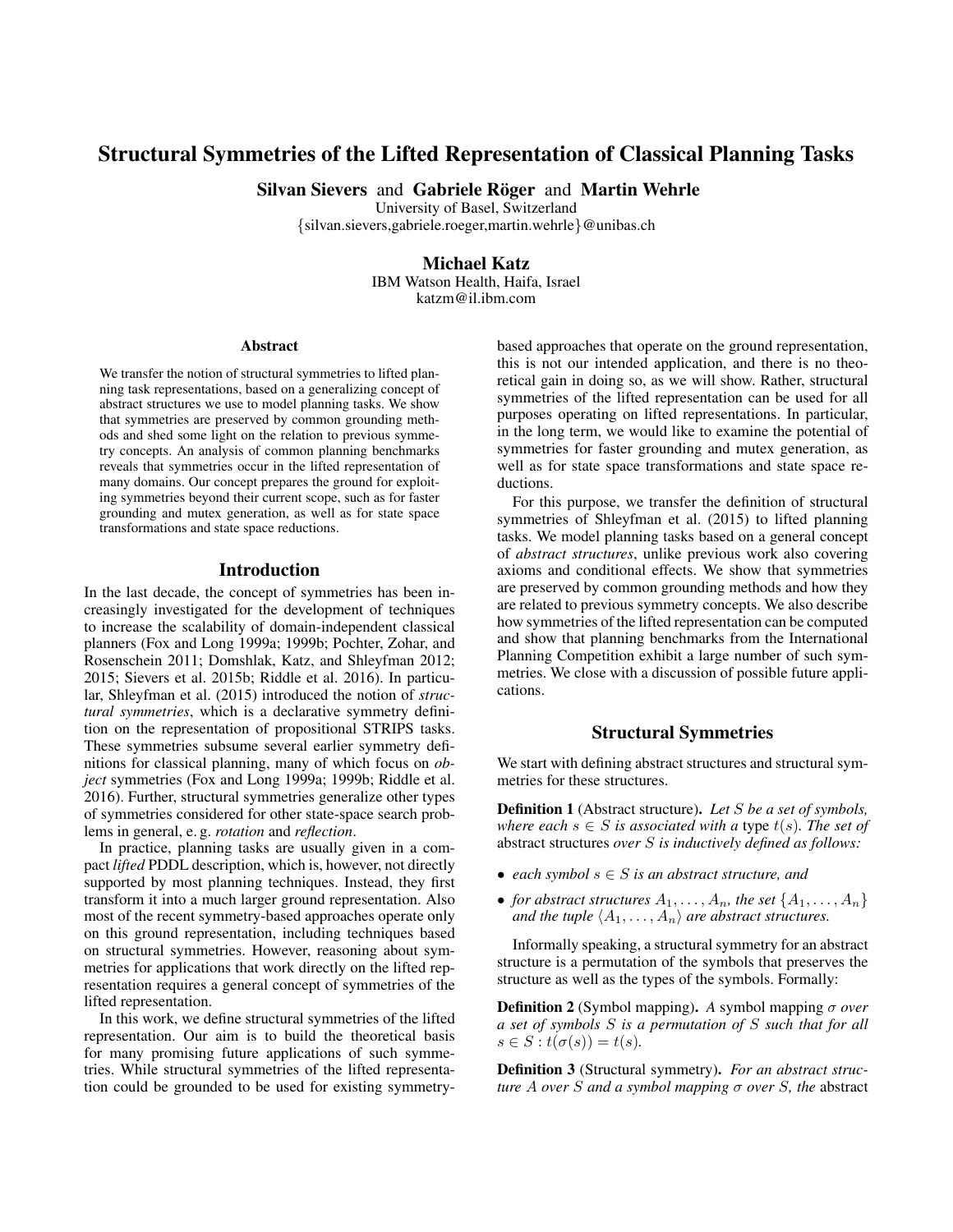structure mapping  $\tilde{\sigma}(A)$  *is defined as follows:* 

$$
\tilde{\sigma}(A) := \begin{cases}\n\sigma(A) & \text{if } A \in S \\
\{\tilde{\sigma}(A_1), \dots, \tilde{\sigma}(A_n)\} & \text{if } A = \{A_1, \dots, A_n\} \\
\langle \tilde{\sigma}(A_1), \dots, \tilde{\sigma}(A_n) \rangle & \text{if } A = \langle A_1, \dots, A_n \rangle\n\end{cases}
$$

*We call*  $\sigma$  *a* structural symmetry *for*  $A$  *if*  $\tilde{\sigma}(A) = A$ *.* 

We establish that the set of all structural symmetries for an abstract structure A forms a group. We will not only exploit this property in later theorems but it will also provide the basis for the actual computation of such symmetries.

**Lemma 1.** *Given an abstract structure A, let*  $\Gamma(A)$  *be the set of all structural symmetries for* A*. Then* Γ(A) *is a group.*

*Proof.* To show that a set of permutations of a finite set forms a group under composition, it is sufficient to show that it is nonempty and closed under composition. It is easy to verify that the identity symbol mapping always is a structural symmetry, and for  $\sigma_1, \sigma_2 \in \Gamma(A)$  also  $\sigma := \sigma_1 \circ \sigma_2 \in \Gamma(A)$  because  $\tilde{\sigma}(A) = \tilde{\sigma}_1(\tilde{\sigma}_2(A)) = \tilde{\sigma}_1(A) = A$ .  $\Gamma(A)$  because  $\tilde{\sigma}(A) = \tilde{\sigma}_1(\tilde{\sigma}_2(A)) = \tilde{\sigma}_1(A) = A$ .

### Planning Tasks as Abstract Structures

To apply the general notion of structural symmetries to planning, we define planning tasks as abstract structures.

Definition 4 (Set of symbols for planning). *We call a set of symbols* S *a* set of symbols for planning *if the associated types are from* {Object*,* Variable*,* FluentPredicate*,* DerivedPredicate, Function,  $n \in \mathbb{N}$ , Negation } and there *is at most one symbol of type* Negation*.*

We also refer to symbols of type  $T$  as  $T$  symbols. Let  $S$ be a set of symbols for planning. For convenience, we define some notions for abstract structures over S:

- An *atom* is a tuple  $\langle P, x_1, \ldots, x_n \rangle$  of symbols with  $t(P) \in \{FluentPredicte, DerivedPredicte\}$ , and for  $i \in \{1 \ldots, n\}, t(x_i) \in \{Object, Variable\}.$  The atom is *fluent* if  $t(P) = FluentPredicte$ , otherwise it is *derived*.
- A *literal* is either an atom or an abstract structure  $\langle \neg, A \rangle$ where  $t(\neg) = Neqation$  and A is an atom.
- A *function term* is a tuple  $\langle f, x_1, \ldots, x_n \rangle$  of symbols with  $t(f) = Function$ , and for  $i \in \{1 \ldots, n\}$ ,  $t(x_i) \in$ {Object, Variable}.
- A *function assignment* is a tuple  $\langle F, v \rangle$  where F is a function term and v is a symbol with  $t(v) \in \mathbb{N}$ .

We call these structures *ground* if they do not contain Variable symbols.

Definition 5 (Planning task). *A* planning task *is an abstract structure*  $\Pi = \langle O, A, s_0, s_* \rangle$  *over a set of symbols* S *for planning, where*

- $\bullet$  O is a set of operators, each of the form  $o =$  $\langle \textit{params}, \textit{pre}, \textit{eff}, \textit{cost} \rangle$  where
	- params *is a set of* Variable *symbols,*
	- pre *is a set of literals where all occurring variables are from* params*,*
- eff *is a set of universally quantified conditional effects, each of the form*  $\langle vars, cond, lit \rangle$ *, where vars is a set of* Variable *symbols,* cond *is a set of literals where all occurring variables are from* params ∪ vars*, and* lit *is a literal of a fluent atom where all variables are from* params ∪ vars*, and*
- cost *is a function term where all occurring variables are from* params*;*
- $A$  *is a set of axioms, each of the form*  $a =$  $\langle \textit{params}, \textit{pre}, \textit{eff} \rangle$  *where* 
	- params *is a set of* Variable *symbols,*
	- pre *is a set of literals where all occurring variables are from* params*, and*
	- eff *is a derived atom where all occurring variables are from* params*,*

*and this set of axioms must be stratifiable;*<sup>1</sup>

- $s_0$  *is a set of fluent ground atoms and consistent ground function assignments, i. e. assignments with identical function term are identical;*
- $s<sub>*</sub>$  *is a set of ground literals.*

*W.l.o.g. we require that all occurring sets of* Variable *symbols are disjoint.*

This definition of planning tasks corresponds to *normalized PDDL planning tasks* as used by Helmert (2009), extended with support for action costs. We refer to such a planning task as *lifted* task or as *lifted representation* of a task. A *ground* planning task (or *ground representation* of a task) contains no Variable symbols. The semantics of a (lifted) planning task is defined via its induced ground planning task, which we define in the following.

For a set S of symbols for planning, we define  $Objs(S)$  =  $\{s \in S \mid t(s) = Object\}$ . For sets X and Y, we denote the set of all functions  $\hat{f}: \check{X} \to Y$  by  $X^Y$ . We call functions  $m$ mapping from the Variable symbols in S to Objs(S) *variable mappings*. We write  $\tilde{m}(S)$  for the natural extension of  $m$  to abstract structures, where symbols outside the domain of  $m$  are mapped to themselves.

Grounding instantiates operators and axioms with all possible variable assignments and expands universal effects.

Definition 6 (Induced ground planning task). *For a (lifted) planning task*  $\Pi = \langle O, A, s_0, s_* \rangle$  *over S, the* induced ground *planning task is defined as ground*( $\Pi$ ) =  $\langle ground(O), ground(A), s_0, s_{\star} \rangle$  *over* S with

•  $ground(\mathcal{O}) = \bigcup_{o \in \mathcal{O}} \text{opground}(o)$ , where

$$
opground(\langle params, pre, eff, cost \rangle)
$$
  
= { $\langle \emptyset, \tilde{m}(pre), \tilde{m}(expand(eff)), \tilde{m}(cost) \rangle$  |  
 $m \in params^{Objs(S)}$ }, with  
 $expand(eff)$   
= { $\langle \emptyset, \tilde{n}(cond), \tilde{n}(lit) \rangle$  |  
 $\langle vars, cond, lit \rangle \in eff, n \in vars^{Objs(S)}$ }

<sup>&</sup>lt;sup>1</sup> Stratifiability (Thiébaux, Hoffmann, and Nebel 2005) ensures that the result of axiom evaluation is well-defined.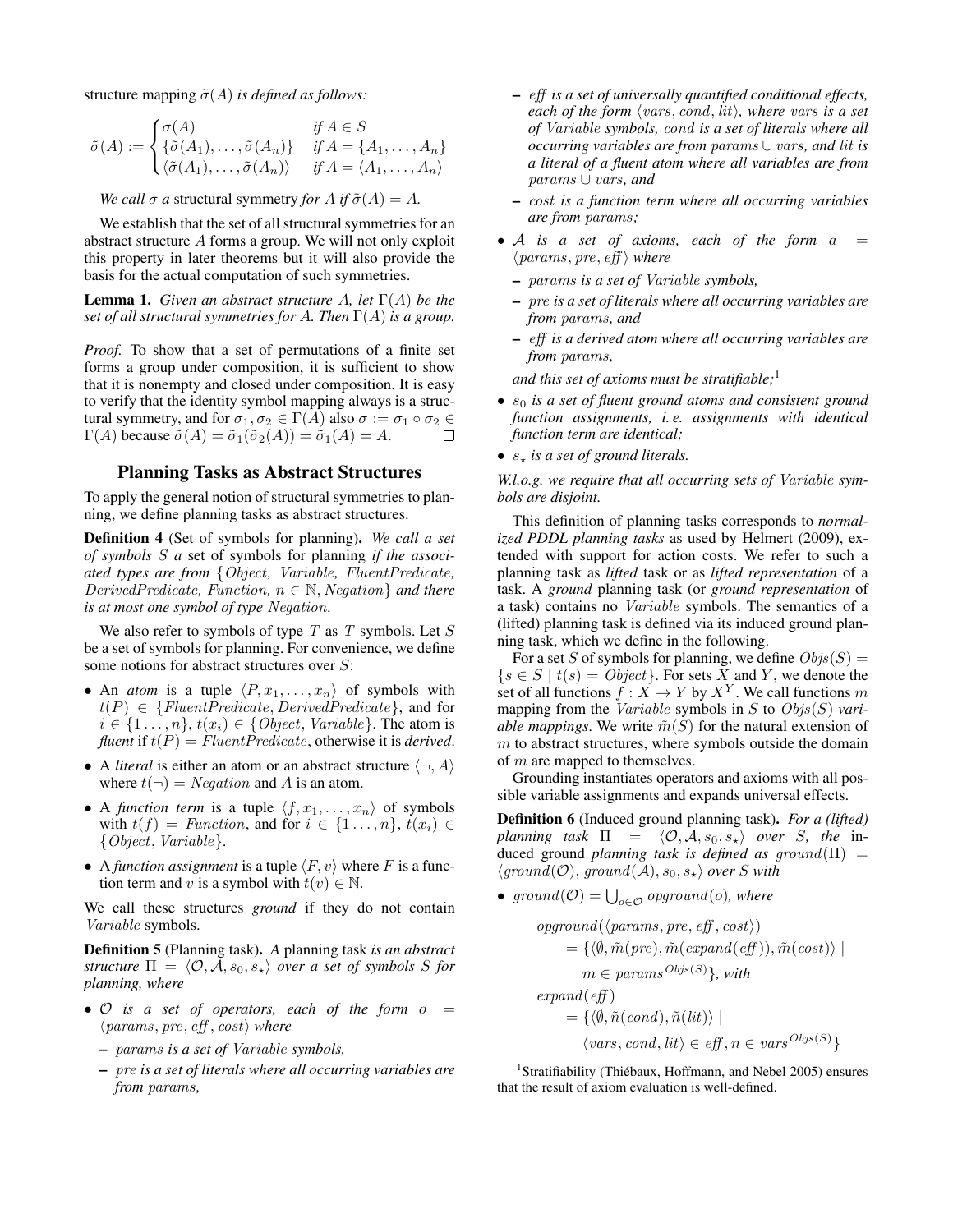

Figure 1: Exemplary initial state of a SPANNER task.

•  $ground(\mathcal{A}) = \bigcup_{a \in \mathcal{A}}arground(a)$ *, where* 

 $arground(\langle params, pre, eff \rangle)$  $= {\langle \langle \emptyset, \tilde{m}(pre), \tilde{m}(eff) \rangle \mid m \in params^{Objs(S)} \}$ .

A *state* of a ground planning task  $\Pi = \langle O, A, s_0, s_* \rangle$  over S is a set of ground atoms. A *fluent* state s is a subset of the fluent ground atoms. The associated *derived* state  $\llbracket s \rrbracket$  results from s by evaluating the axioms as in stratified logic programming. A state s *satisfies* a set C of ground literals if all atoms in  $C$  are also in  $s$  and no negated atom from C occurs in s. A ground operator  $o = \langle \emptyset, pre, eff, cost \rangle$  is *applicable* in a fluent state s if  $\llbracket s \rrbracket$  satisfies pre and s<sub>0</sub> contains a function assignment for cost. The (fluent) successor state  $s[\circ]$  contains a fluent ground atom a if there is an effect  $\langle \emptyset, cond, a \rangle \in eff$  such that [s] satisfies cond or if  $a \in s$ and there is no  $\langle \emptyset, cond, \langle \neg, a \rangle \rangle \in eff$  where  $\llbracket s \rrbracket$  satisfies *cond.* The (fluent) *initial state* consists of the atoms in  $s_0$ . A *plan* for Π is a sequence of operators such that their subsequent application to the initial state leads to a state  $s'$  so that  $\llbracket s' \rrbracket$  satisfies  $s_x$ . Its *cost* is the accumulated operator costs of the sequence where the actual numeric values are taken of the sequence, where the actual numeric values are taken from the function assignments in the initial state. *Satisficing* planning deals with finding plans of any cost whereas *optimal* planning is only interested in plans with minimal cost among all plans.

The semantics of  $\Pi$  can also naturally be represented via its induced *transition graph*, which is the labeled transition system  $\mathcal{T}_{\Pi} = \langle D, L, T, [s_0], G \rangle$  where D is the set of derived states of  $\Pi$ ,  $L$  corresponds to  $\mathcal{O}$ , and whenever  $o = \langle \emptyset, pre, eff, cost \rangle \in \mathcal{O}$  is applicable in fluent state s, there is a transition  $\langle [s], o, [s[o]] \rangle \in T$  labeled with o. The cost of the transition is the value assigned to *cost* in  $s_0$ . The set of goal states G consists of all  $s \in D$  that satisfy  $s_{\star}$ . Then a plan for Π corresponds to the sequence of labels along a path in  $\mathcal{T}_{\Pi}$  from  $\lbrack s|o \rbrack \rbrack$  to a state from G. For a lifted planning task, its transition graph is defined as the transition graph of the induced ground task.

As an example, consider a planning task of the IPC domain SPANNER with the initial state shown in Figure 1. The goal of BOB, initially at the location SHED, is to tighten the two nuts NUT1 and NUT2 located at the GATE, using the spanners SP1 and SP2, initially at the location MID-DLE. It does not matter which spanner is used for which nut, but spanners can only be used once. There are operators  $MOVE(X, Y)$  to move BOB from X to Y, however there are only one-way connections from the SHED to the MIDDLE and from the MIDDLE to the GATE. Operators  $PICK-UP(X,$ Y) let BOB pick up the spanner X at location Y, and once picked up, spanners cannot be dropped again.

In the lifted representation of the planning task, there are two structural symmetries: the two spanners are symmetric

to each other, and so are the two nuts, because both the spanners and the nuts are at the same location initially, the nuts both need to be tightened in the goal, and the same operators work with the spanners and the nuts, respectively. In the abstract structure modeling the planning task, both the spanners and the nuts are modeled as symbols (because they are PDDL objects), and hence the two mentioned structural symmetries permute the corresponding symbols and all abstract (sub)structures of the planning tasks where the spanners or nuts are mentioned.

We remark that due to our definition of planning tasks as abstract structures and because structural symmetries require to permute the entire abstract structure, our symmetries *stabilize* both the initial state and the goal condition, i. e. no parts of a planning task can be considered symmetric if they are not symmetric in the initial state or the goal. This differs to the definition of structural symmetries of ground representation in previous work; e. g. Shleyfman et al. (2015) do not stabilize the initial state because for symmetry-based pruning in a forward search, only plans to the goal must be preserved under a structural symmetry, but not the initial state. Even if we were interested in this kind of application, not stabilizing the initial state causes some difficulties due to the specification of PDDL: function assignments and all "static" information (e.g. hard-coded connectivity information) are specified in the initial state, and this information would be lost. However, all applications we have in mind are based on a reachability analysis of the planning task, for which stabilizing the initial state is essential. For these applications, we do not need to stabilize the goal, which we can achieve by simply dropping the goal from the abstract structure of a planning task.

# Structural Symmetries and Grounding

To ensure that our symmetries can also be applied to ground representations and hence are also symmetries in the sense of previous work, we will first establish that structural symmetries of the lifted representation are also structural symmetries of the ground *induced* representation, and then discuss discuss this issue in the light of *optimized* grounding.

**Theorem 1.** Let  $\sigma$  be a symbol mapping over S. If  $\sigma$  is a *structural symmetry for a planning task*  $\Pi = \langle O, A, s_0, s_* \rangle$ *over S*, then  $\sigma$  *is a structural symmetry for ground*( $\Pi$ )*.* 

*Proof.* For better readability, we use subscripts  $\downarrow$  to denote ground abstract structures in contrast to lifted ones in the following. We have to show that  $ground(\Pi) = \tilde{\sigma}(ground(\Pi))$ and start with  $ground(\mathcal{A}) = \tilde{\sigma}(ground(\mathcal{A}))$ . Consider  $a_{\downarrow} =$  $\langle \emptyset, pre_{\downarrow}, eff_{\downarrow} \rangle \in ground(\mathcal{A})$ . Since  $a_{\downarrow}$  is in ground  $(\mathcal{A})$ there must be an axiom  $a = \langle p \text{arams}, \text{pre}, \text{eff} \rangle \in \mathcal{A}$  and a variable mapping m such that  $a_{\perp} \in \mathit{arground}(a)$ . Since  $σ$  is a structural symmetry of A, also  $\tilde{σ}(a) \in A$ . Consider  $m' := \sigma \circ m \circ \sigma^{-1} \in \tilde{\sigma}(params)^{Objs(S)}$ . Variable mapping m' grounds  $\tilde{\sigma}(a)$  to  $a' := \langle \emptyset, \tilde{m}'(\tilde{\sigma}(pre)), \tilde{m}'(\tilde{\sigma}(eff)) \rangle \in$ axground $(\tilde{\sigma}(a))$ . It holds that  $\tilde{m}'(\tilde{\sigma}(pre)) = {\tilde{m}' \circ \tilde{\sigma}(p) \mid \tilde{\sigma}(pre)}$  $p \in pre$  =  $\{\tilde{\sigma} \circ \tilde{m}(p) \mid p \in pre\} = \tilde{\sigma}(\{\tilde{m}(p)\})$  $p \in pre$   $) = \tilde{\sigma}(pre_{\downarrow})$  (\*). Analogously, we can show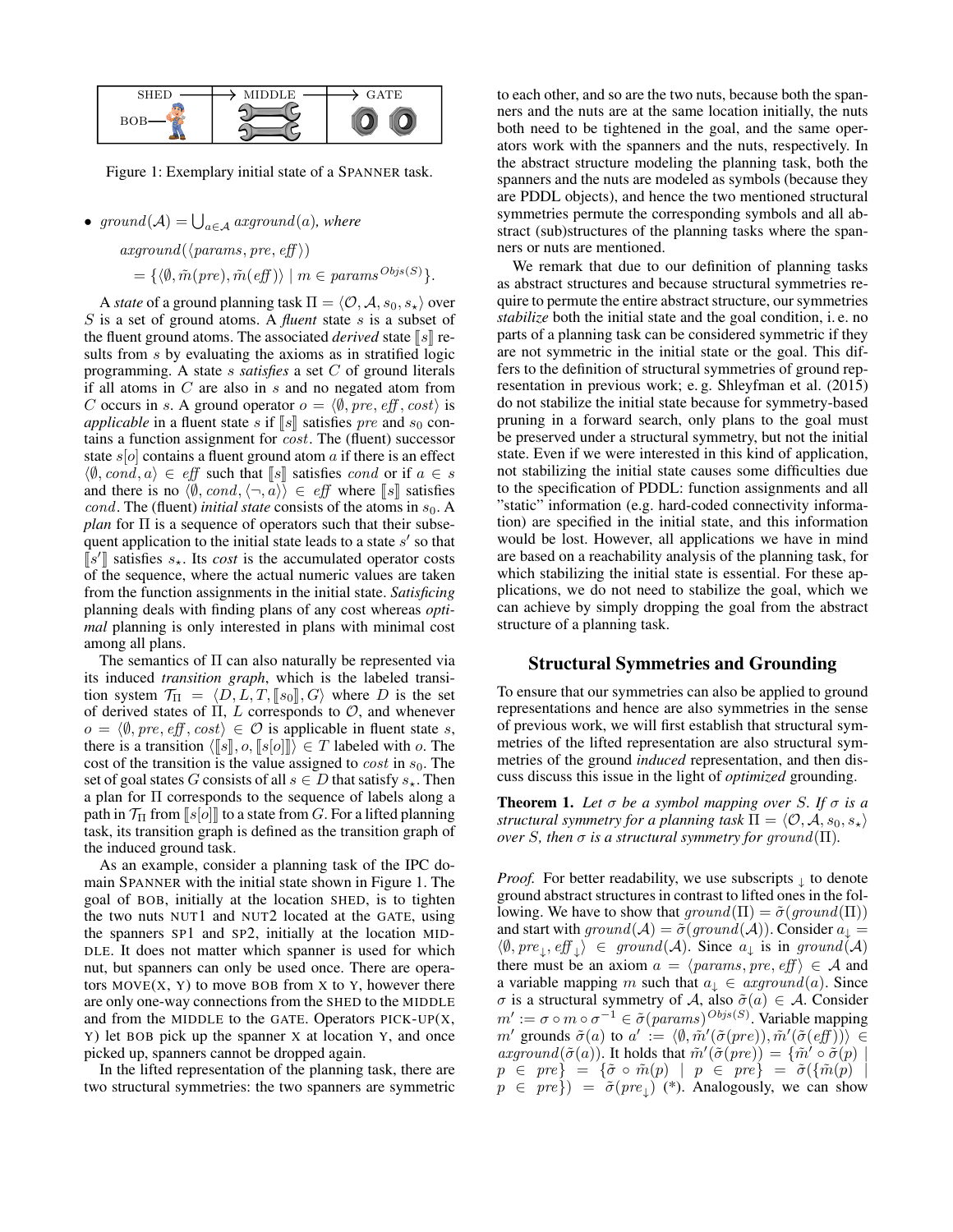that  $\tilde{m}'(\tilde{\sigma}(eff)) = \tilde{\sigma}(eff_{\downarrow}),$  so overall  $a' = \tilde{\sigma}(a_{\downarrow}).$  Therefore, for each  $a \in ground(\mathcal{A})$ , also  $\tilde{\sigma}(a)$  is in ground( $\mathcal{A}$ ), and, since  $\tilde{\sigma}$  is a permutation on  $\Pi$ ,  $\tilde{\sigma}(ground(\mathcal{A}))$  =  $ground(\mathcal{A}).$ 

To establish that  $ground(\mathcal{O}) = \tilde{\sigma}(ground(\mathcal{O}))$ , let  $o_{\downarrow} = \langle \emptyset, pre_{\downarrow}, eff_{\downarrow}, cost_{\downarrow} \rangle \in \text{ground}(\mathcal{O})$ . Since  $o_{\downarrow}$  is in ground( $\mathcal{O}$ ) there is an operator  $o =$  $\langle \text{params}, \text{pre}, \text{eff}, \text{cost} \rangle \in \mathcal{O}$  and a variable mapping m such that  $o_{\downarrow} \in \text{opground}(o)$ . Since  $\sigma$  is a structural symmetry of  $\mathcal{O}$ , also  $\tilde{\sigma}(o) \in \mathcal{O}$ . Consider again  $m' := \sigma \circ m \circ \sigma^{-1} \in \tilde{\sigma}(params)^{Obj_S(S)}$ . Variable mapping m' grounds  $\tilde{\sigma}(o)$  to  $o' := \langle \emptyset, \tilde{m}'(\tilde{\sigma}(pre)), \rangle$  $\tilde{m}'(\overline{expand}(\tilde{\sigma}(\overline{eff}))), \tilde{m}'(\tilde{\sigma}(cost))) \quad \in \quad \textit{opground}(\tilde{\sigma}(a)),$ where  $expand(\tilde{\sigma}(eff)) = {\langle \emptyset, \tilde{n}(\tilde{\sigma}(cond)), \tilde{n}(\tilde{\sigma}(lit)) \rangle}$  $\langle \tilde{\sigma}(\text{vars}), \tilde{\sigma}(\text{cond}), \tilde{\sigma}(\text{lit}) \rangle \in \tilde{\sigma}(\text{eff}), n \in \tilde{\sigma}(\text{vars})^{Objs(S)} \}.$ We get

$$
\tilde{m}'(\text{expand}(\tilde{\sigma}(\text{eff})))
$$
\n
$$
= \{ \langle \emptyset, \tilde{m}'(\tilde{n}(\tilde{\sigma}(\text{cond}))), \tilde{m}'(\tilde{n}(\tilde{\sigma}(\text{lit})))) \mid
$$
\n
$$
\langle \tilde{\sigma}(\text{vars}), \tilde{\sigma}(\text{cond}), \tilde{\sigma}(\text{lit}) \rangle \in \tilde{\sigma}(\text{eff}),
$$
\n
$$
n \in \tilde{\sigma}(\text{vars})^{Obj_S(S)} \}
$$
\n
$$
= \{ \langle \emptyset, \tilde{n}(\tilde{m}'(\tilde{\sigma}(\text{cond}))), \tilde{n}(\tilde{m}'(\tilde{\sigma}(\text{lit})))) \mid
$$
\n
$$
\langle \tilde{m}'(\tilde{\sigma}(\text{vars}), \tilde{m}'(\tilde{\sigma}(\text{cond})), \tilde{m}'(\tilde{\sigma}(\text{lit}))) \rangle
$$
\n
$$
\in \tilde{m}'(\tilde{\sigma}(\text{eff})), n \in \tilde{m}'(\tilde{\sigma}(\text{vars}))^{Obj_S(S)} \}
$$
\n
$$
= \{ \langle \emptyset, \tilde{n}(\tilde{\sigma}(\text{cond}_+)), \tilde{n}(\tilde{\sigma}(\text{lit}_+)) \rangle \mid
$$
\n
$$
\langle \tilde{\sigma}(\text{vars}_+), \tilde{\sigma}(\text{cond}_+), \tilde{\sigma}(\text{lit}_+) \rangle \in \tilde{\sigma}(\text{eff}_+),
$$
\n
$$
n \in \tilde{\sigma}(\text{vars}_+)^{Obj_S(S)} \}
$$
\n
$$
= \text{expand}(\tilde{\sigma}(\text{eff}_+))
$$

where the first step (switching  $m'$  and n) is possible because  $\tilde{\sigma}(params) \cap \tilde{\sigma}(vars) = \emptyset$ , and the second step uses the definition of  $m'$  and the same argumentation as for axioms, cf. (\*). With the latter, we also get that  $\tilde{m}'(\tilde{\sigma}(pre)) = \tilde{\sigma}(pre_{\downarrow}).$ Furthermore, we have that  $\tilde{m}'(\tilde{\sigma}(cost)) = \tilde{m}' \circ \tilde{\sigma}(cost) =$  $\tilde{\sigma} \circ \tilde{m}(cost) = \tilde{\sigma}(cost_{\downarrow})$ , and so overall  $o' = \tilde{\sigma}(o_{\downarrow})$ . Therefore, for each  $o \in ground(\mathcal{O})$ , also  $\tilde{\sigma}(o)$  is in ground( $\mathcal{O}$ ), and since  $\tilde{\sigma}$  is a permutation on  $\Pi$ ,  $\tilde{\sigma}(ground(\mathcal{O}))$  =  $ground(\mathcal{O}).$ 

As  $s_0$  and  $s_{\star}$  of the induced ground task are the same as in the lifted task, we immediately get  $\tilde{\sigma}(s_0) = s_0$  and  $\tilde{\sigma}(s_\star) =$  $s_{\star}$ , and hence overall  $ground(\Pi) = \tilde{\sigma}(ground(\Pi)).$  $\Box$ 

In practice, the induced ground task is typically too large to be represented and computed in reasonable time. For example, the induced ground representation of task #28 of the IPC domain LOGISTICS98 contains  $5.82 \cdot 10^{10}$  operators, compared to  $3 \cdot 10^6$  operators in a ground representation where operators that are inapplicable due to mismatching types of parameters or statically unsatisfiable preconditions are removed (Helmert 2009).

We say that a grounding algorithm is *optimized* if it removes (some, not necessarily all) irrelevant parts of the task representation (Köhler and Hoffmann 2000). Such grounding is *correct* if the reachable part of the transition graph is not affected. We denote ground representations of lifted

tasks Π that result from correct optimized grounding by  $ground_{\text{out}}(\Pi)$ .

Observation 1. *Let* Π *be a planning task and let* σ *be a structural symmetry for* Π*. Then* σ *is not necessarily a structural symmetry for ground<sub>opt</sub>*( $\Pi$ ).

As an example for this observation, consider again the planning task of the IPC domain SPANNER shown in Figure 1. As we have seen before, in the lifted representation, the spanners are symmetric to each other, and so are the nuts. However, consider the ground representation ground*opt*(Π) in which only the ground operator PICK-UP(SP1, SHED) has been been removed, and all other (inapplicable) instantiations of PICK-UP are still present.<sup>2</sup> Then the structural symmetry mapping the spanners in Π is *not* a structural symmetry of ground*opt*(Π), because PICK-UP(SP2, SHED) has no symmetric counterpart.

However, this exploits that the grounding algorithm removes one unreachable operator but retains a symmetric one. This would be a very atypical behavior of a reasonable grounding algorithm. We say that a grounding algorithm is *rational* if it never removes a component (such as an operator or an atom) and at the same time keeps a symmetric component. We denote the resulting ground representation by ground<sub>rat</sub> $(\Pi)$ .

**Theorem 2.** Let  $\Pi$  be a planning task and let  $\sigma$  be a struc*tural symmetry for* Π*. Then* σ *is a structural symmetry for*  $ground_{rat}(\Pi)$ .

*Proof sketch.* In Theorem 1, we have shown that every structural symmetry of  $\Pi$  is a structural symmetry of the induced ground representation. As any structural symmetry maps the initial state onto itself, we can easily show that any symmetric state of a reachable state is reachable, and hence any symmetric operator of a reachable operator is reachable. Thus, no structural symmetry can map a non-reachable operator to a reachable operator of the planning task or vice versa. Hence, as rational grounding either removes all or none of the symmetric components, any structural symmetry must be preserved through rational grounding.  $\Box$ 

We conclude that with any reasonable grounding approach, our symmetries correspond to symmetries of the grounded representation, and hence we can safely exploit symmetries of the lifted representation for any application. We remark that symmetries of the lifted representation define mappings of predicates and objects of a planning task, and as such induce a mapping of ground atoms as used in (propositional) ground representations of planning tasks.<sup>3</sup> However, according to the above theorem, such grounding of lifted symmetries with rational grounding algorithms cannot

<sup>&</sup>lt;sup>2</sup>While this might not necessarily be the result of a any existing implementation of a grounding algorithm, it could be the result of some correct optimized grounding algorithm.

<sup>&</sup>lt;sup>3</sup>A further transformation of a symmetry into finite domain representation (FDR) (Helmert 2009) is not as straight-forward in general but it is trivial in the common case of a *rational* transformation, i. e. if the transformation treats symmetric ground atoms symmetrically when grouping ground atoms into FDR variables.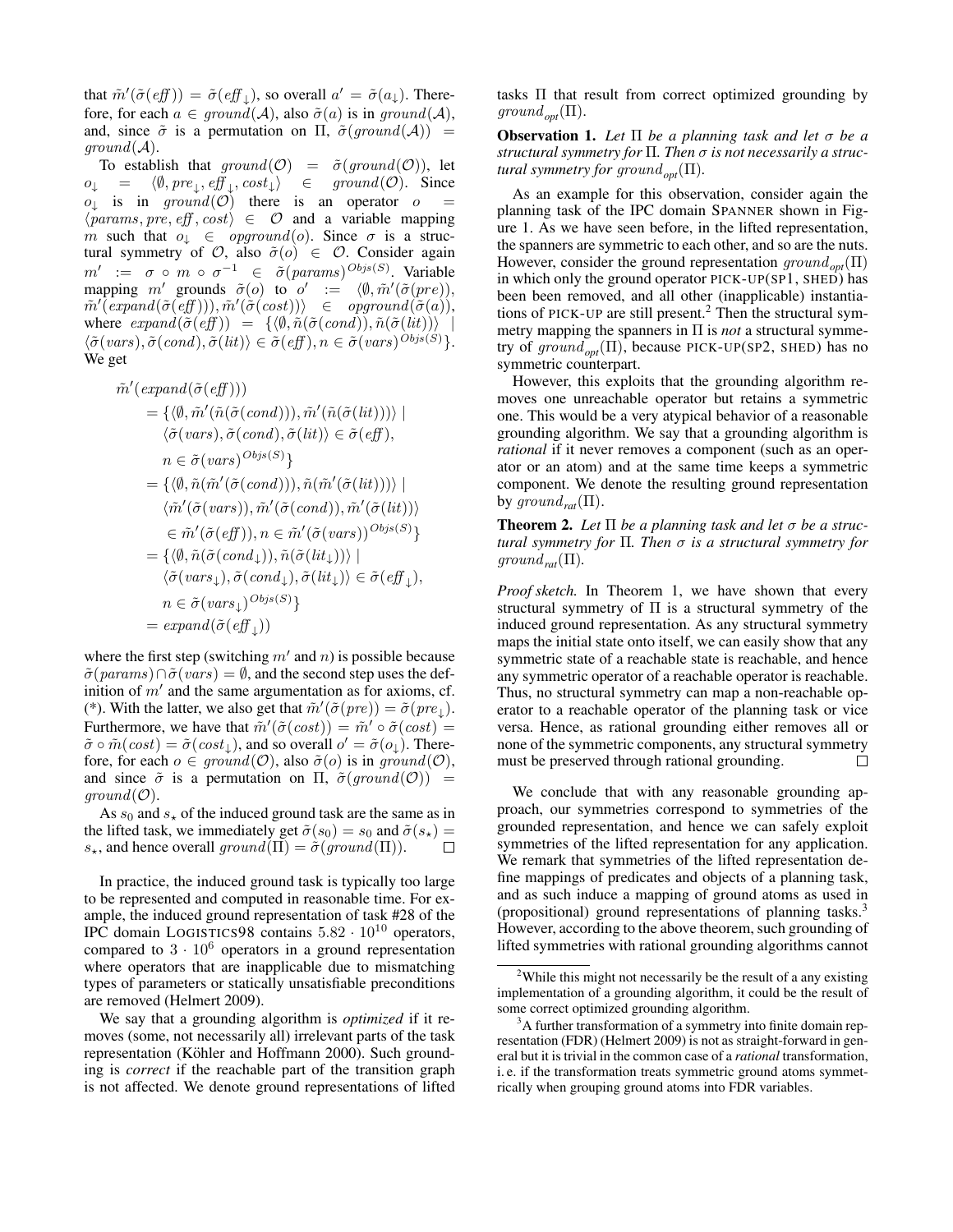result in finding more symmetries compared to directly computing structural symmetries of the ground representation, and hence such an application of our symmetries is fruitless.

# Relation to Previous Notions of Symmetry

Shleyfman et al. (2015) already introduced *structural symmetries* for STRIPS planning tasks. These symmetries are also structural symmetries in the sense of our definition, but representing planning tasks as different abstract structures. In the following, we denote this other representation the *propositional* task representation. The main difference is that the set of symbols consists of the ground atoms. Ground atoms are therefore not represented as tuples but as symbols.

The different symbol set already gives rise to symmetries that are not symmetries of our task representation: consider a task in propositional representation that has a symmetry  $\sigma'$  with  $\sigma'(P(a)) = P(a)$  and  $\sigma'(P(b)) = Q(b)$ . In our abstract structure representation this task cannot have an analogous symmetry  $\sigma$  because  $\tilde{\sigma}(\langle P, a \rangle) = \langle P, a \rangle$  implies  $\sigma(P) = P$ , so  $\tilde{\sigma}(\langle P, b \rangle) = \langle P, \tilde{\sigma}(b) \rangle \neq \langle Q, b \rangle$ .

Vice versa, we can show that for ground planning tasks each structural symmetry  $\sigma$  of our task representation corresponds to a structural symmetry  $\sigma'$  of the propositional representation. The key idea of the proof is to define  $\sigma'$  as  $\sigma^{'}(P(c_1,\ldots,c_n)) = \sigma(P)(\sigma(c_1),\ldots,\sigma(c_n))$ . A full proof requires a definition of task equivalence bridging the formalisms and an extension of Shleyfman et al.'s definition to axioms and conditional effects. As both are straight-forward but lengthy, we refrain from including them in this paper.

Together with the result of Theorem 2 in the previous section, this observation again emphasizes that there is no theoretical gain in computing structural symmetries of the lifted representation for the purpose of grounding them. However, we can utilize structural symmetries of the lifted representation for any application that works on this lifted representation, and these structural symmetries are symmetries in the same sense as in previous work.

A second aspect where our symmetries are similar to those of Shleyfman et al. is that they are so-called transition graph symmetries, as we will show next. Since, as mentioned above, Shleyfman et al. did not cover axioms and conditional effects, we discuss transition graph symmetries independently. A *transition graph symmetry* of a planning task is a goal-stable automorphism of the induced transition graph of the task, i. e. a mapping of derived states and operators, preserving transitions and their cost as well as goal states.

**Theorem 3.** Let  $\Pi = \langle O, A, s_0, s_* \rangle$  *be a ground planning task over* S *and let* σ *be a structural symmetry for* Π*. Then* σ˜ *(viewed as a function on the states and operators) is a transition graph symmetry of*  $\mathcal{T}_{\Pi}$ *.* 

*Proof.* We have to show that  $\tilde{\sigma}$  preserves transitions and their cost as well as goal states of  $\mathcal{T}_{\Pi}$ . We begin with showing the former. Let  $\langle [\![s]\!], o, [\![s[\![o]]\!]) \rangle$  be a transition of  $\mathcal{T}_{\Pi}$ where s is a fluent state and  $o = \langle \emptyset, pre, eff, cost \rangle \in \mathcal{O}$ an operator such that  $\llbracket s \rrbracket$  satisfies pre. Then  $\tilde{\sigma}(\llbracket s \rrbracket)$  satisfies the precondition of  $\tilde{\sigma}(o)$  and  $\tilde{\sigma}(s)[\tilde{\sigma}(o)] = \tilde{\sigma}(s[o]).$ The (stratified) evaluation of the axioms deriving  $\llbracket s[\alpha] \rrbracket$  from  $s[*o*]$  directly translates to a symmetric axiom evaluation deriving  $\lbrack \lbrack \tilde{\sigma}(s[o]) \rbrack$  from  $\tilde{\sigma}(s[o])$ . So overall, also  $\langle \tilde{\sigma}(\llbracket s \rrbracket), \tilde{\sigma}(o), \tilde{\sigma}(\llbracket s \rrbracket o \rrbracket)$  is a transition of  $\mathcal{T}_{\Pi}$ . The other direction follows directly from the same argument and the fact that  $\sigma^{-1}$  is a structural symmetry for  $\Pi$  (because the set of symmetries of Π form a group, c. f. Lemma 1).

To show that costs are preserved, let  $F$  be the function term specifying the cost of operator  $o$ . Let  $s_0$  contain a function assignment  $\langle F, c \rangle$  for some numeric value c. Then all transitions induced by o have the same cost c. As  $\sigma(c) = c$ and  $\tilde{\sigma}(s_0) = s_0$ , this implies that  $s_0$  contains a function assignment  $\langle \tilde{\sigma}(F), c \rangle$ , so that all transitions induced by  $\tilde{\sigma}(o)$ have the same cost c. As  $\tilde{\sigma}(s_\star) = s_\star$  implies that  $\llbracket s \rrbracket$  satisfies  $s_{\star}$  iff  $\tilde{\sigma}(\llbracket s \rrbracket)$  satisfies  $s_{\star}$ ,  $\tilde{\sigma}$  preserves the set of goal states. states.

# Computation

Pochter, Zohar, and Rosenschein (2011) already established that symmetries can be computed as automorphisms of a certain graphical structure. In the following we introduce a suitable graph representation for general abstract structures.

Definition 7 (Abstract structure graph). *Let* A *be an abstract structure over* S*. The* abstract structure graph *ASG*<sup>A</sup> *is a colored digraph*  $\langle N, E \rangle$ *, defined as follows.* 

- N *contains a node* A *for the abstract structure* A*. If* N contains a node for  $A' = \{A_1, \ldots, A_n\}$  or  $A' =$  $\langle A_1, \ldots, A_n \rangle$ , it also contains the nodes for  $A_1, \ldots, A_n$ .
- For each node  $A'$ , if  $A' \in S$  then  $color(A') = t(A')$ . If  $A' = \{A_1, \ldots, A_n\}$ , then  $color(A') = set$ , and if  $A' =$  $\langle A_1, \ldots, A_n \rangle$ , then  $color(A') = tuple.$
- For each node  $A_0 \in N$ , E contains the following edges. *If*  $A_0 = \{A_1, \ldots, A_n\}$ , there are edges  $\langle A_0, A_i \rangle \in E$ *for*  $1 \leq i \leq n$ *. If*  $A_0 = \langle A_1, \ldots, A_n \rangle$ *, there are edges*  $\langle A_{i-1}, A_i \rangle \in E$  *for*  $1 \leq i \leq n$ .

Theorem 4. *Let* A *be an abstract structure over* S*. Then a colored graph automorphism of ASG*A*, interpreted as a mapping of abstract structures corresponding to nodes of ASG*A*, is an abstract structure mapping of* A *such that its underlying symbol mapping is a structural symmetry.*

*Proof sketch.* Let  $\tilde{\sigma}$  be a colored graph automorphism of *ASG*<sub>A</sub>. Consider some node A' of *ASG*<sub>A</sub>. If  $A' \in S$ , then also  $\tilde{\sigma}(A') \in S$ , because  $color(A') = t(A')$ . We immediately get that  $\sigma$  is a permutation on S. If  $A' =$  ${A_1, \ldots, A_n}$ , then from stabilizing colors and the structurepreserving property of automorphisms, we get  $\tilde{\sigma}(A')$  =  $\{\tilde{\sigma}(A_1), \ldots, \tilde{\sigma}(A_n)\}\$ . Analogously if  $A' = \langle \ldots \rangle$ . Finally, note that A is the only node with no incoming edges, and hence  $\tilde{\sigma}(A) = A$ .  $\Box$ 

An immediate consequence is that we can use any graph automorphism tool to compute structural symmetries of a planning task Π: construct the abstract structure graph *ASG*<sup>Π</sup> and let the tool compute a set of automorphisms which generate a subgroup of the automorphism group  $\Gamma(ASG_{\Pi})$ .<sup>4</sup> This subgroup corresponds to a symmetry group of Π.

<sup>&</sup>lt;sup>4</sup>While no polynomial-time algorithms are known for computing the set of generators of the automorphism group of a graph,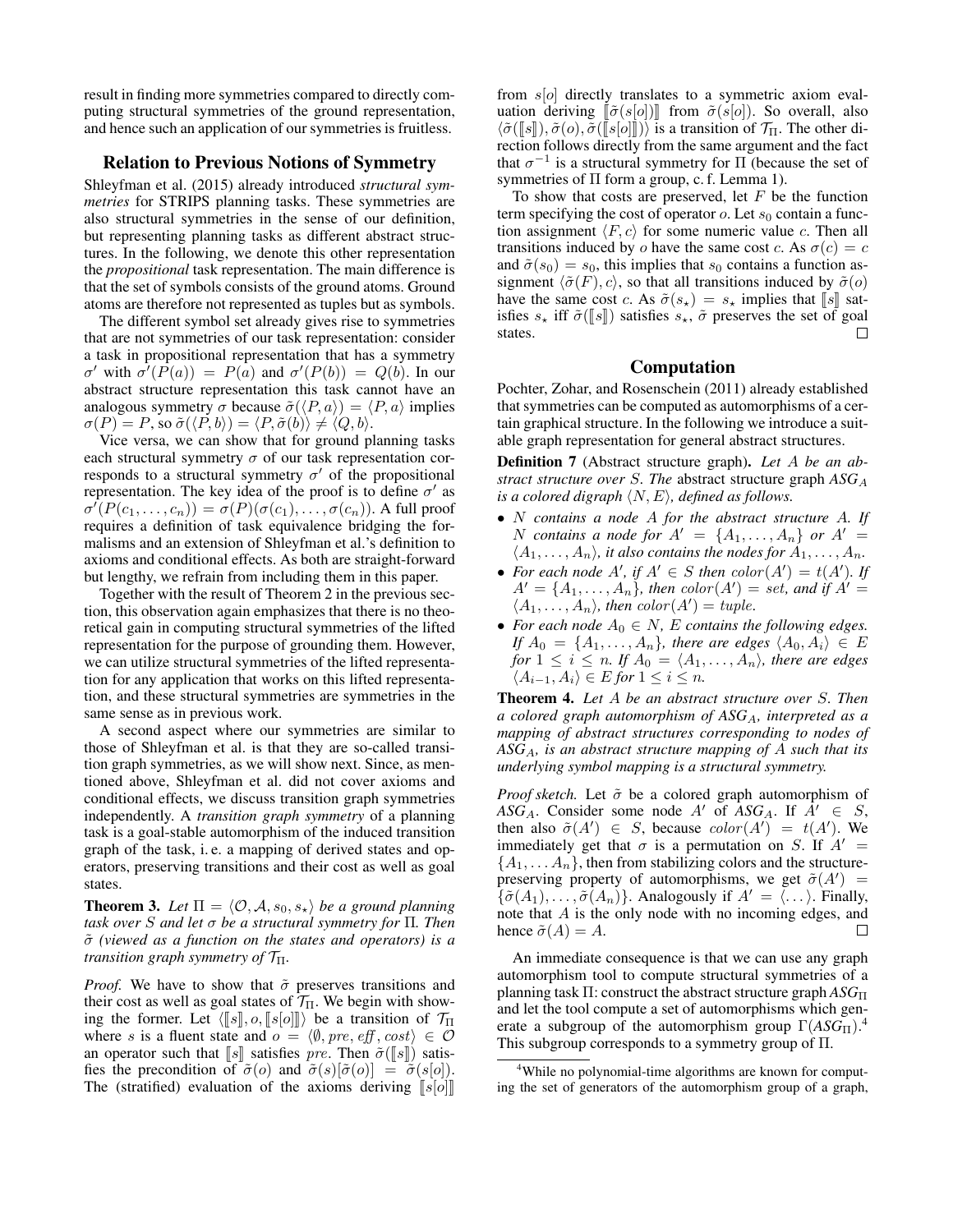# Quantitative Analysis of Lifted Symmetries

Previous work established that structural symmetries arise across nearly all common STRIPS planning benchmarks (Domshlak, Katz, and Shleyfman 2013; Shleyfman et al. 2015; Sievers et al. 2015a). As we have seen that we might find fewer structural symmetries of the lifted representation, we report quantitative results for computing structural symmetries of the lifted representation, including planning benchmarks with conditional effects and axioms. We implemented the symmetry graph described in the previous section in the translator component of the Fast Downward planning system (Helmert 2006). Using the graph automorphism tool Bliss (Junttila and Kaski 2007), we then compute a symmetry group for a given planning task in PDDL.

We use the full set of planning benchmarks from the sequential tracks of all International Planning Competitions (IPCs), including tasks that were used several times only once. This gives rise to 2518 problems in 77 domains. Each run is limited to 2GB of memory and 30 minutes runtime.

Ideally, we would report the size of the symmetry groups, but as pointed out earlier, even computing a set of generators of the automorphism group is not known to be polynomialtime. Instead, we report the number of automorphisms found by Bliss, i. e. the number of generators of the subgroup we find for the planning task at hand. Additionally, we report the order for these generators. The *order* of a symmetry generator  $\sigma$  is defined as the minimum number of compositions with itself that yields the identity element.

Table 1 shows domain-wise results. The first two columns list the total number of tasks and the number of tasks where at least one generator can be found. Columns 3 and 4 show the sum and the median of the number of found generators. The fifth column reports the geometric mean of the runtime required to compute the generators. The last two columns show the geometric mean and the median of the order of the generators. The last row aggregates the results over all domains, using the same aggregation functions as for the domains.

Looking at the number of tasks with symmetries, we note that almost all domains exhibit symmetries. Furthermore, most of these domains exhibit symmetries in most of their tasks. Put the other way round, there are only 9 domains with no symmetries and 26 domains where the median of the number of generators is 0, i. e. there are more tasks without than with symmetries. In total, more than half of the tasks (1430/2518) exhibit symmetries. We also observe that the computation of symmetries is cheap in terms of runtime. To be precise, there are only 31 tasks for which the computation takes *more* than 2s. Only for one task (in PSR-SMALL) the symmetry computation did not finish within 300s, but this is in fact a ground task with a very large number of duplicate actions in the PDDL formalization. For all other tasks, the maximum computation time is 18.81s.

As mentioned above, we also assess the orders of the generators we find on the benchmarks. With the only exception of two domains, namely OPTICAL-TELEGRAPHS and

|                                                      | # tasks  |                       |                      | # generators        |                                | orders<br>time                   |                                           |
|------------------------------------------------------|----------|-----------------------|----------------------|---------------------|--------------------------------|----------------------------------|-------------------------------------------|
|                                                      | total    | symm                  | sum                  | med                 | mean                           | mean                             | med                                       |
| <b>AIRPORT</b>                                       | 50       | 50                    | 177                  | 4                   | 0.5                            | $\overline{c}$                   | $\boldsymbol{2}$                          |
| ASSEMBLY                                             | 30       | 29                    | 260                  | 8                   | 0                              | $\overline{c}$                   | $\overline{c}$                            |
| BARMAN-OPT14-STRIPS<br>BARMAN-SAT14-STRIPS           | 14<br>20 | 14<br>20              | 45<br>98             | 3<br>5              | 0<br>0                         | 2<br>$\overline{c}$              | $\overline{c}$<br>$\overline{c}$          |
| <b>BLOCKS</b>                                        | 35       | 0                     | 0                    | $\bf{0}$            | $\overline{0}$                 | ÷,                               | ÷,                                        |
| CAVEDIVING-14-ADL                                    | 20       | 5                     | 6                    | 0                   | 0                              | $\overline{c}$                   | $\overline{c}$                            |
| CHILDSNACK-OPT14-STRIPS                              | 20<br>20 | 20<br>20              | 765<br>1241          | 38<br>59.5          | 0.1<br>0.1                     | $\overline{c}$<br>$\overline{c}$ | $\overline{\mathbf{c}}$<br>$\overline{c}$ |
| CHILDSNACK-SAT14-STRIPS<br>CITYCAR-OPT14-ADL         | 20       | 20                    | 87                   | 4                   | 0                              | $\overline{c}$                   | $\overline{c}$                            |
| citycar-sat14-adl                                    | 20       | 20                    | 107                  | 5                   | 0                              | $\overline{c}$                   | $\overline{\mathbf{c}}$                   |
| <b>DEPOT</b>                                         | 22       | 22                    | 72                   | $\overline{c}$      | 0                              | $\overline{c}$                   | $\overline{\mathbf{c}}$                   |
| DRIVERLOG<br>ELEVATORS-OPT11-STRIPS                  | 20<br>20 | 14<br>2               | 18<br>$\overline{c}$ | 1<br>0              | 0<br>$\overline{0}$            | $\overline{c}$<br>$\overline{c}$ | $\overline{c}$<br>$\overline{c}$          |
| ELEVATORS-SAT11-STRIPS                               | 20       | 14                    | 30                   | 2                   | $\mathbf{0}$                   | $\overline{c}$                   | $\overline{c}$                            |
| FLOORTILE-OPT14-STRIPS                               | 20       | 1                     | 1                    | 0                   | $\mathbf{0}$                   | $\overline{c}$                   | $\overline{c}$                            |
| floortile-sat14-strips<br>FREECELL                   | 20<br>80 | $\bf{0}$<br>1         | $\bf{0}$<br>1        | 0<br>$\mathbf{0}$   | $\overline{0}$<br>$\mathbf{0}$ | $\overline{c}$                   | ÷,<br>$\overline{c}$                      |
| GED-OPT14-STRIPS                                     | 20       | 20                    | 40                   | 2                   | 0                              | 2                                | $\overline{c}$                            |
| GED-SAT14-STRIPS                                     | 20       | 20                    | 40                   | $\overline{c}$      | $\overline{0}$                 | $\overline{c}$                   | $\boldsymbol{2}$                          |
| GRID                                                 | 5        | 0                     | 0                    | 0                   | 0                              | ÷                                | ÷,                                        |
| GRIPPER<br>HIKING-OPT14-STRIPS                       | 20<br>20 | 20<br>20              | 460<br>60            | 23<br>3             | 0<br>$\overline{0}$            | $\overline{c}$<br>$\overline{c}$ | $\overline{c}$<br>$\overline{\mathbf{c}}$ |
| HIKING-SAT14-STRIPS                                  | 20       | 20                    | 85                   | 4.5                 | 0                              | $\overline{c}$                   | $\overline{c}$                            |
| LOGISTICS00                                          | 28       | 19                    | 25                   | 1                   | 0                              | 2                                | $\overline{\mathbf{c}}$                   |
| LOGISTICS98                                          | 35       | 33                    | 1467                 | 17                  | $\mathbf{0}$                   | $\overline{c}$                   | $\overline{c}$                            |
| MAINTENANCE-OPT14-ADL<br>MAINTENANCE-SAT14-ADL       | 5<br>20  | 3<br>$\mathbf{0}$     | 5<br>0               | 1<br>0              | 0<br>0.2                       | $\overline{c}$<br>ä,             | $\overline{c}$<br>÷,                      |
| MICONIC                                              | 150      | 11                    | 12                   | $\mathbf{0}$        | $\mathbf{0}$                   | $\overline{c}$                   | $\overline{c}$                            |
| MICONIC-FULLADL                                      | 150      | 150                   | 171                  | 1                   | 0.1                            | 2                                | $\overline{c}$                            |
| MICONIC-SIMPLEADL                                    | 150      | 11                    | 12                   | 0                   | 0                              | $\overline{c}$                   | $\overline{\mathbf{c}}$                   |
| MOVIE<br>MPRIME                                      | 30<br>35 | 30<br>21              | 2895<br>230          | 96.5<br>2           | 0.1<br>0                       | 2<br>$\overline{c}$              | $\overline{c}$<br>$\overline{c}$          |
| <b>MYSTERY</b>                                       | 30       | 16                    | 169                  | 1                   | 0                              | $\overline{c}$                   | $\overline{c}$                            |
| NOMYSTERY-OPT11-STRIPS                               | 20       | 10                    | 14                   | 0.5                 | 0.4                            | $\overline{c}$                   | $\overline{c}$                            |
| NOMYSTERY-SAT11-STRIPS                               | 20<br>30 | 14<br>30              | 24<br>224            | 1<br>$\overline{7}$ | 0.9                            | $\overline{c}$<br>$\overline{c}$ | $\overline{c}$<br>$\overline{c}$          |
| OPENSTACKS-OPT08-ADL<br>OPENSTACKS-OPT14-STRIPS      | 20       | 14                    | 257                  | 14                  | 0<br>0.1                       | 2                                | $\overline{c}$                            |
| OPENSTACKS-SAT08-ADL                                 | 30       | 30                    | 225                  | 7.5                 | 0                              | $\overline{c}$                   | $\overline{c}$                            |
| OPENSTACKS-SAT14-STRIPS                              | 20       | 12                    | 87                   | $\overline{c}$      | 0.4                            | $\overline{c}$                   | $\overline{c}$                            |
| OPTICAL-TELEGRAPHS                                   | 48<br>20 | 48                    | 96                   | 2                   | 0.1                            | 6.4                              | $\overline{c}$<br>$\overline{\mathbf{c}}$ |
| PARCPRINTER-OPT11-STRIPS<br>PARCPRINTER-SAT11-STRIPS | 20       | 6<br>$\overline{4}$   | 18<br>12             | 0<br>0              | 0<br>$\bf{0}$                  | 2<br>$\overline{c}$              | $\overline{c}$                            |
| PARKING-OPT14-STRIPS                                 | 20       | 0                     | 0                    | 0                   | 0                              |                                  |                                           |
| PARKING-SAT14-STRIPS                                 | 20       | 0                     | 0                    | 0                   | 0                              |                                  |                                           |
| <b>PATHWAYS</b><br>PATHWAYS-NONEG                    | 30<br>30 | 30<br>30              | 257<br>257           | 9<br>9              | 0.1<br>0.1                     | $\overline{c}$<br>2              | $\overline{c}$<br>$\overline{c}$          |
| PEGSOL-OPT11-STRIPS                                  | 20       | 8                     | 13                   | 0                   | 0                              | $\overline{c}$                   | $\overline{c}$                            |
| PEGSOL-SAT11-STRIPS                                  | 20       | 7                     | 12                   | $\mathbf{0}$        | $\mathbf{0}$                   | 2                                | $\overline{c}$                            |
| PHILOSOPHERS                                         | 48       | 48                    | 48                   | 1                   | 0                              | 20.3                             | 25.5                                      |
| PIPESWORLD-NOTANKAGE<br>PIPESWORLD-TANKAGE           | 50<br>50 | 36<br>47              | 69<br>977            | 1<br>13.5           | 0<br>0.1                       | 2<br>2                           | $\overline{c}$<br>$\mathfrak{2}$          |
| PSR-LARGE                                            | 50       | 4                     | 4                    | 0                   | 0                              | $\overline{c}$                   | $\overline{c}$                            |
| PSR-MIDDLE                                           | 50       | 3                     | 3                    | $\bf{0}$            | $\bf{0}$                       | $\overline{c}$                   | $\boldsymbol{2}$                          |
| PSR-SMALL                                            | 50       | 48                    | 2024                 | 8                   | $\mathbf{0}$                   | 2                                | $\overline{c}$                            |
| <b>ROVERS</b><br><b>SATELLITE</b>                    | 40<br>36 | 1<br>36               | 1<br>1813            | 0<br>12             | 0<br>$\overline{0}$            | $\overline{c}$<br>$\overline{c}$ | $\overline{c}$<br>$\overline{\mathbf{c}}$ |
| SCANALYZER-OPT11-STRIPS                              | 20       | 17                    | 138                  | 6.5                 | $\mathbf{0}$                   | 2                                | $\boldsymbol{2}$                          |
| SCANALYZER-SAT11-STRIPS                              | 20       | 18                    | 150                  | 8.5                 | 0                              | $\overline{c}$                   | $\overline{\mathbf{c}}$                   |
| SCHEDULE                                             | 150      | 32                    | 37                   | 0                   | 0                              | $\overline{c}$                   | $\overline{\mathbf{c}}$                   |
| SOKOBAN-OPT11-STRIPS<br>SOKOBAN-SAT l l-STRIPS       | 20<br>20 | 20<br>20              | 1005<br>1128         | 37.5<br>44          | 0.2<br>$_{0.2}$                | 2<br>2                           | $\overline{c}$<br>2                       |
| <b>STORAGE</b>                                       | 30       | 28                    | 157                  | 3                   | 0                              | 2                                | 2                                         |
| TETRIS-OPT14-STRIPS                                  | 17       | 1                     | 1                    | 0                   | 0                              | 2                                | 2                                         |
| TETRIS-SAT14-STRIPS                                  | 20       | $\overline{4}$        | 4                    | 0                   | 0                              | 2                                | $\mathbf{2}$                              |
| THOUGHTFUL-SAT14-STRIPS<br>TIDYBOT-OPT14-STRIPS      | 20<br>20 | 20<br>0               | 20<br>0              | 1<br>0              | 0<br>0                         | 2<br>÷                           | 2<br>÷                                    |
| TIDYBOT-SAT11-STRIPS                                 | 20       | 0                     | 0                    | 0                   | 0                              | $\overline{a}$                   | $\frac{1}{2}$                             |
| TPP                                                  | 30       | 29                    | 105                  | 3                   | 0                              | 2                                | 2                                         |
| TRANSPORT-OPT14-STRIPS                               | 20       | 4<br>$\boldsymbol{0}$ | 4                    | 0                   | 0                              | 2                                | 2                                         |
| TRANSPORT-SAT14-STRIPS<br><b>TRUCKS</b>              | 20<br>30 | 28                    | $\bf{0}$<br>85       | 0<br>3              | 0.1<br>0                       | $\overline{\phantom{a}}$<br>2    | $\overline{\phantom{a}}$<br>2             |
| TRUCKS-STRIPS                                        | 30       | 28                    | 85                   | 3                   | 1.6                            | 2                                | $\overline{\mathbf{c}}$                   |
| VISITALL-OPT14-STRIPS                                | 20       | 14                    | 21                   | 1                   | 0                              | 2                                | 2                                         |
| VISITALL-SAT14-STRIPS                                | 20       | 20                    | 30                   | 1.5                 | 1                              | 2<br>2                           | 2                                         |
| WOODWORKING-OPT11-STRIPS<br>WOODWORKING-SAT11-STRIPS | 20<br>20 | 11<br>11              | 18<br>43             | 1<br>1              | 0<br>0                         | 2                                | $\overline{\mathbf{c}}$<br>$\mathbf{2}$   |
| ZENOTRAVEL                                           | 20       | 13                    | 18                   | 1                   | 0                              | 2                                | 2                                         |
| Summary                                              | 2518     | 1430                  | 18553                | 5                   | 0                              | 2.1                              | 2                                         |
|                                                      |          |                       |                      |                     |                                |                                  |                                           |

Table 1: Domain-wise results: number of tasks without and with symmetries, number of generators (sum and median), computation time in seconds (geometric mean), and orders of symmetry generators (geometric mean and median).

graph automorphism tools can efficiently compute the generators of a subgroup thereof even for large graphs.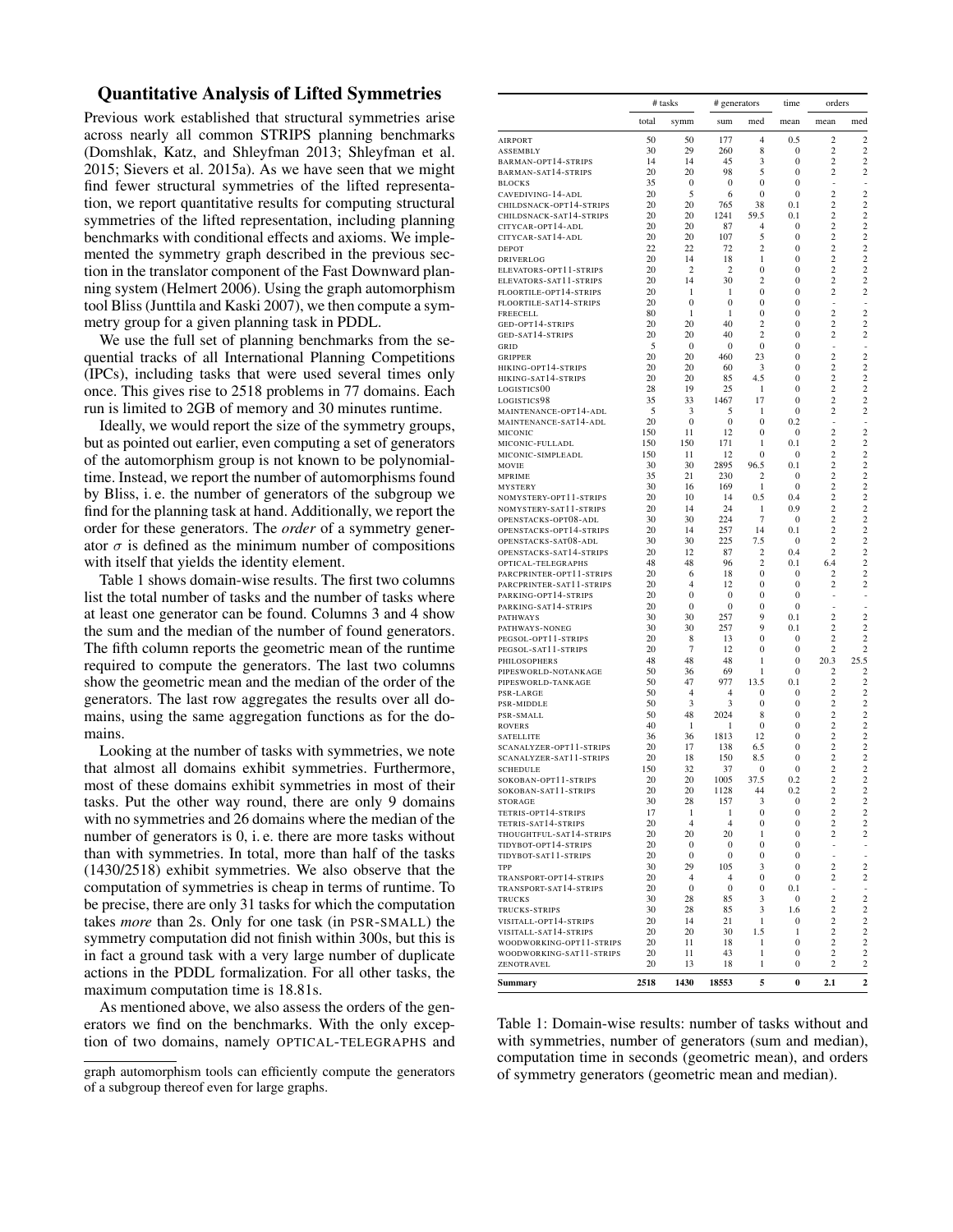PHILOSOPHERS, all generators are of (the smallest possible) order 2, except one generator of order 4 in SOKOBAN-OPT11-STRIPS. In each PHILOSOPHERS task, there is exactly one generator that rotates through all philosophers and forks, and hence the order corresponds to the number of philosophers (and forks). Similarly for all OPTIMAL-TELEGRAPHS tasks, there is one generator that rotates the stations, and one simple generator of order 2 which swaps stations pairwise.

Having established that we can find many structural symmetries directly of the lifted representation, in what follows we discuss their potential applications.

# Discussion and Future Work

We transferred the notion of structural symmetries to the lifted representation of planning tasks and showed that with rational grounding techniques, these are also symmetries of the grounded task. Furthermore, we established that with such grounding, each lifted structural symmetry is a transition graph symmetry of the grounded task and can thus be exploited the same way as these, e. g. for symmetry breaking in forward search (Pochter, Zohar, and Rosenschein 2011; Domshlak, Katz, and Shleyfman 2012) or orbit space search (Domshlak, Katz, and Shleyfman 2015). However, we have seen that already due to representational limitations, this approach would find fewer symmetries than the approach by Shleyfman et al. (2015) for finding structural symmetries of STRIPS representations.

Still, this theoretical result is important to clarify the relation of our work to previous notions of symmetry. For practical applications we see the potential of our structural symmetries rather in areas where the earlier notions are inapplicable, namely applications that operate directly on the lifted representation or at the transition point between the lifted and the grounded representation of the task.

One potential application is the generation of invariants, which are used for strengthening other techniques, e. g. in constrained PDBs (Haslum, Bonet, and Geffner 2005) or dead-end detection (Lipovetzky, Muise, and Geffner 2016). Invariants are also crucial for the transformation of the task into Finite Domain Representation, which many planning heuristics rely on (Edelkamp 2001; Helmert et al. 2014; Seipp and Helmert 2013; Helmert 2006). Traditionally, invariant generation methods fall into two groups: those that operate only on the ground representation (Blum and Furst 1997; Rintanen 1998; 2008) and those that work directly on the lifted representation (Gerevini and Schubert 1998; Edelkamp and Helmert 1999; Rintanen 2000; Lin 2004; Helmert 2009). The latter group usually scales better with the size of the planning task but requires a certain amount of first-order reasoning that suffers from complicated operator specifications. Recent work on invariants (Li, Fan, and Liu 2013; Rintanen 2017) shows that it is often possible to only consider a limited number of objects for the verification of lifted invariant candidates. We expect that with our structural symmetries it is possible to further extend the scope of this line of work.

Another interesting direction for future work is speeding up the grounding process. As for generating invariants, the

core question for grounding is what is reachable in the state space. We plan to exploit structural symmetries by only considering a subset of the objects in this reachability analysis.

Yet another potential direction is task reformulation. Riddle et al. (2016) have shown that it can be beneficial to reformulate a planning task so that for symmetric objects only the number of objects that share specific properties is represented but not which exact objects these are. Many of the criteria they use for detecting suitable objects are naturally subsumed by structural symmetries, so we expect that we can exploit them to apply similar state space transformations to a wider range of planning domains.

In this paper, we have laid the theoretical foundation for a sound exploitation of symmetries in these applications. Our experiments show that a large number of planning benchmarks exhibits structural symmetries in the lifted representation, so a further investigation of this line of research seems indeed promising.

# References

Blum, A., and Furst, M. L. 1997. Fast planning through planning graph analysis. Artificial Intelligence 90(1– planning graph analysis. *Artificial Intelligence* 90(1– 2):281–300.

Domshlak, C.; Katz, M.; and Shleyfman, A. 2012. Enhanced symmetry breaking in cost-optimal planning as forward search. In McCluskey, L.; Williams, B.; Silva, J. R.; and Bonet, B., eds., *Proceedings of the Twenty-Second International Conference on Automated Planning and Scheduling (ICAPS 2012)*. AAAI Press.

Domshlak, C.; Katz, M.; and Shleyfman, A. 2013. Symmetry breaking: Satisficing planning and landmark heuristics. In Borrajo, D.; Kambhampati, S.; Oddi, A.; and Fratini, S., eds., *Proceedings of the Twenty-Third International Conference on Automated Planning and Scheduling (ICAPS 2013)*, 298–302. AAAI Press.

Domshlak, C.; Katz, M.; and Shleyfman, A. 2015. Symmetry breaking in deterministic planning as forward search: Orbit space search algorithm. Technical Report IS/IE-2015- 03, Technion, Haifa.

Edelkamp, S., and Helmert, M. 1999. Exhibiting knowledge in planning problems to minimize state encoding length. In Biundo, S., and Fox, M., eds., *Recent Advances in AI Planning. 5th European Conference on Planning (ECP 1999)*, volume 1809 of *Lecture Notes in Artificial Intelligence*, 135– 147. Heidelberg: Springer-Verlag.

Edelkamp, S. 2001. Planning with pattern databases. In Cesta, A., and Borrajo, D., eds., *Proceedings of the Sixth European Conference on Planning (ECP 2001)*, 84–90. AAAI Press.

Fox, M., and Long, D. 1999a. The detection and exploitation of symmetry in planning problems. In Dean, T., ed., *Proceedings of the Sixteenth International Joint Conference on Artificial Intelligence (IJCAI 1999)*, 956–961. Morgan Kaufmann.

Fox, M., and Long, D. 1999b. The detection and exploitation of symmetry in planning problems. Technical Report 1/99, Department of Computer Science, University of Durham.